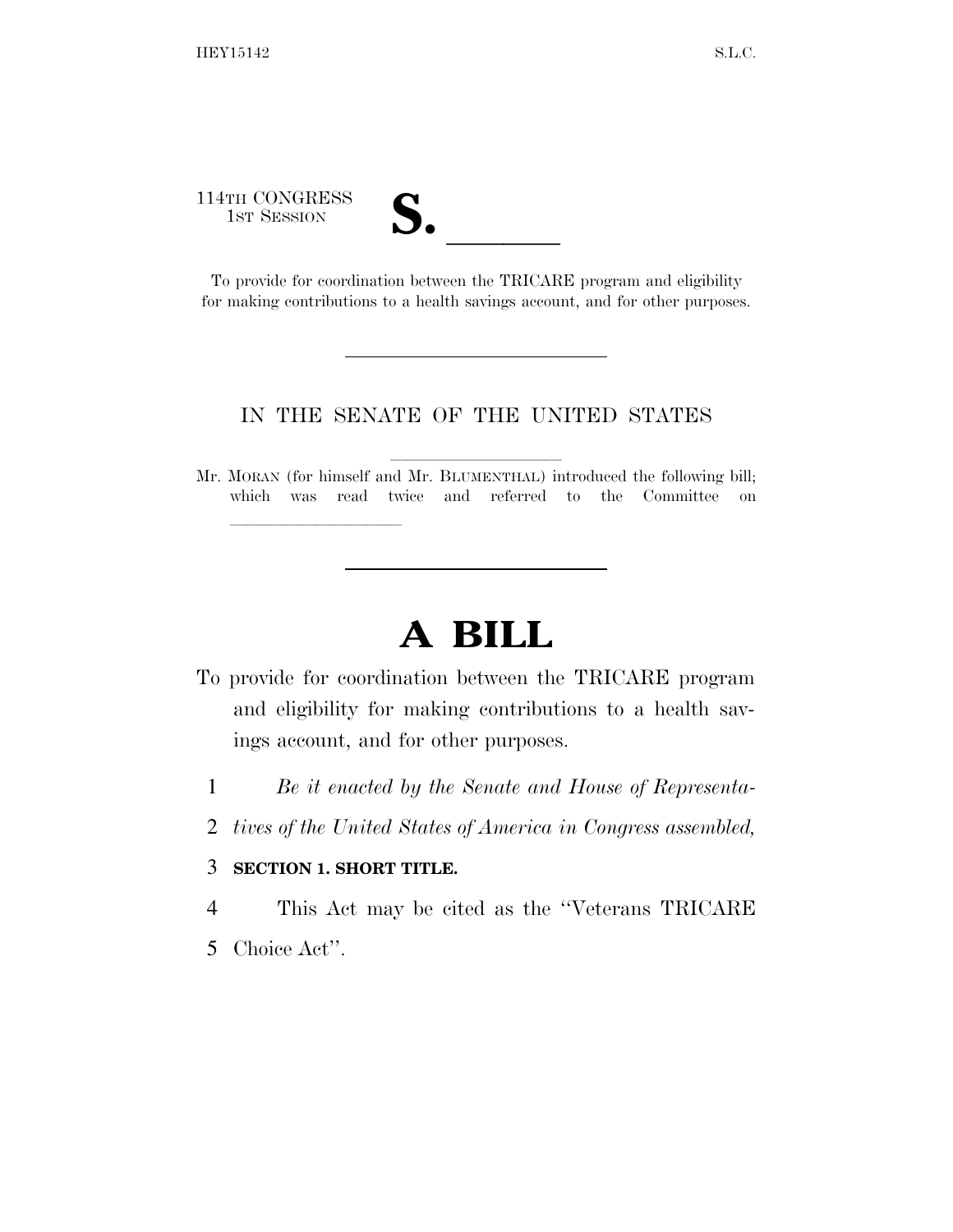| $\mathbf{1}$   | SEC. 2. COORDINATION BETWEEN TRICARE PROGRAM AND             |
|----------------|--------------------------------------------------------------|
| $\overline{2}$ | ELIGIBILITY TO MAKE CONTRIBUTIONS TO                         |
| 3              | HEALTH SAVINGS ACCOUNTS.                                     |
| $\overline{4}$ | (a) IN GENERAL.—Section $223(e)(1)(B)$ of the Inter-         |
| 5              | nal Revenue Code of 1986 is amended by striking "and"        |
| 6              | at the end of clause (ii), by striking the period at the end |
| 7              | of clause (iii) and inserting ", and", and by adding at the  |
| 8              | end the following new clause:                                |
| 9              | "(iv) coverage under the TRICARE                             |
| 10             | program under chapter 55 of title 10,                        |
| 11             | United States Code, for any period with                      |
| 12             | respect to which an election is in effect                    |
| 13             | under section 1097d of such title providing                  |
| 14             | that the individual is ineligible to be en-                  |
| 15             | rolled in (and receive benefits under) such                  |
| 16             | program.".                                                   |
| 17             | (b) PROVISIONS RELATING TO ELECTION OF INELI-                |
|                | 18 GIBILITY UNDER TRICARE.-                                  |
| 19             | (1) IN GENERAL.—Chapter $55$ of title 10,                    |
| 20             | United States Code, is amended by inserting after            |
| 21             | section 1097c the following new section:                     |
| 22             | "§1097d. TRICARE program: Election of eligibility            |
| 23             | "(a) ELECTION.—A TRICARE-eligible individual                 |
| 24             | may elect at any time to be ineligible to enroll in (and     |
| 25             | receive any benefits under) the TRICARE program.             |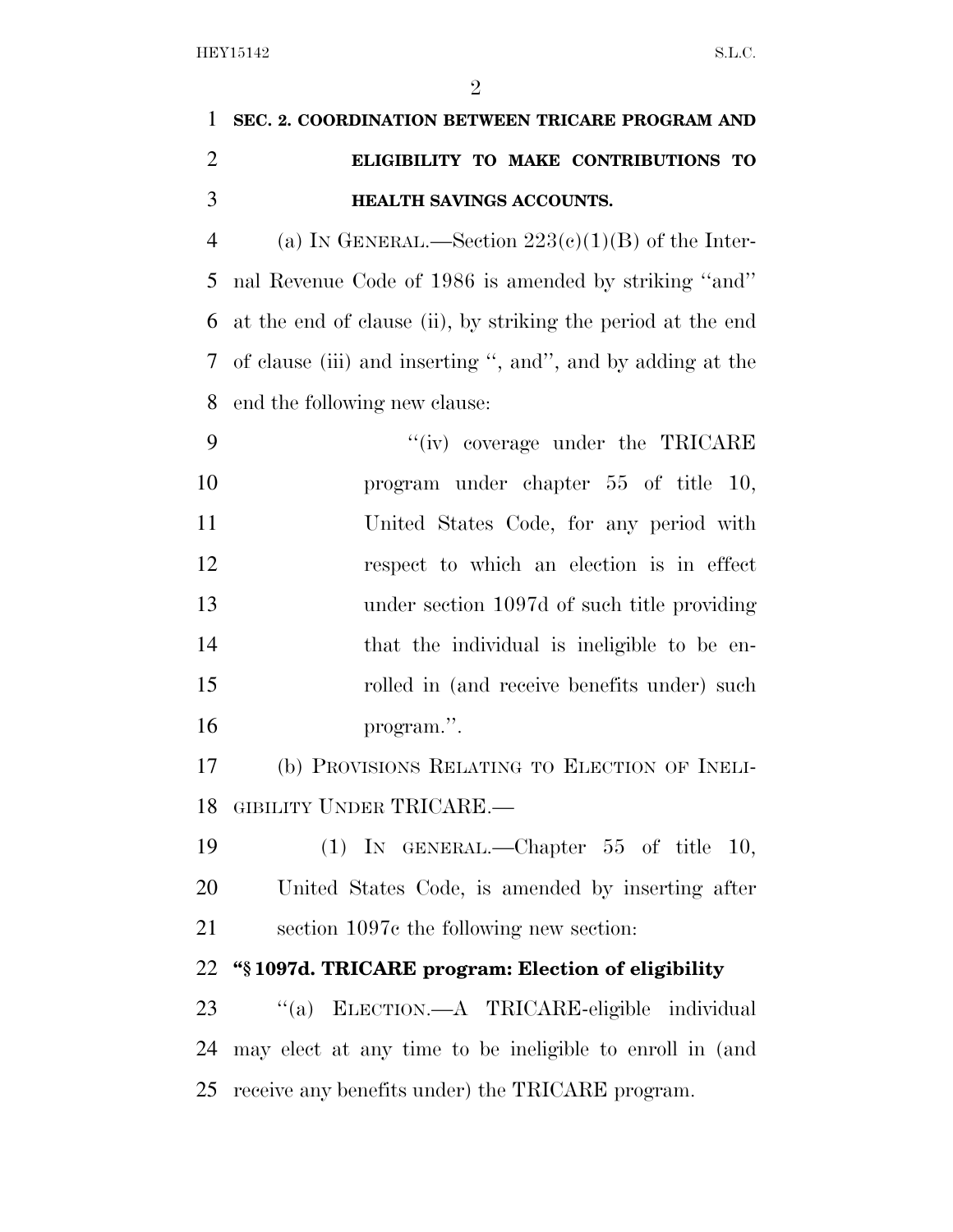''(b) CHANGE OF ELECTION.—(1) If a TRICARE-eli- gible individual makes an election under subsection (a), the TRICARE-eligible individual may later elect to be eli- gible to enroll in the TRICARE program. An election made under this subsection may be made only during a special enrollment period.

 ''(2) The Secretary shall ensure that a TRICARE- eligible individual who makes an election under subsection (a) may efficiently enroll in the TRICARE program pur- suant to an election under paragraph (1), including by maintaining the individual, as appropriate, in the health care enrollment system under section 1099 of this title in an inactive manner.

 ''(c) PERIOD OF ELECTION.—If a TRICARE-eligible individual makes an election under subsection (a), such election shall be in effect beginning on the date of such election and ending on the date that such individual makes an election under subsection (b)(1) to enroll in the TRICARE program.

20 "(d) HEALTH SAVINGS ACCOUNT PARTICIPATION.— (1) For provisions allowing participation in a health sav- ings account in connection with coverage under a high de- ductible health plan during the period that the election under subsection (a) is in effect, see section 25 223(c)(1)(B)(iv) of the Internal Revenue Code of 1986.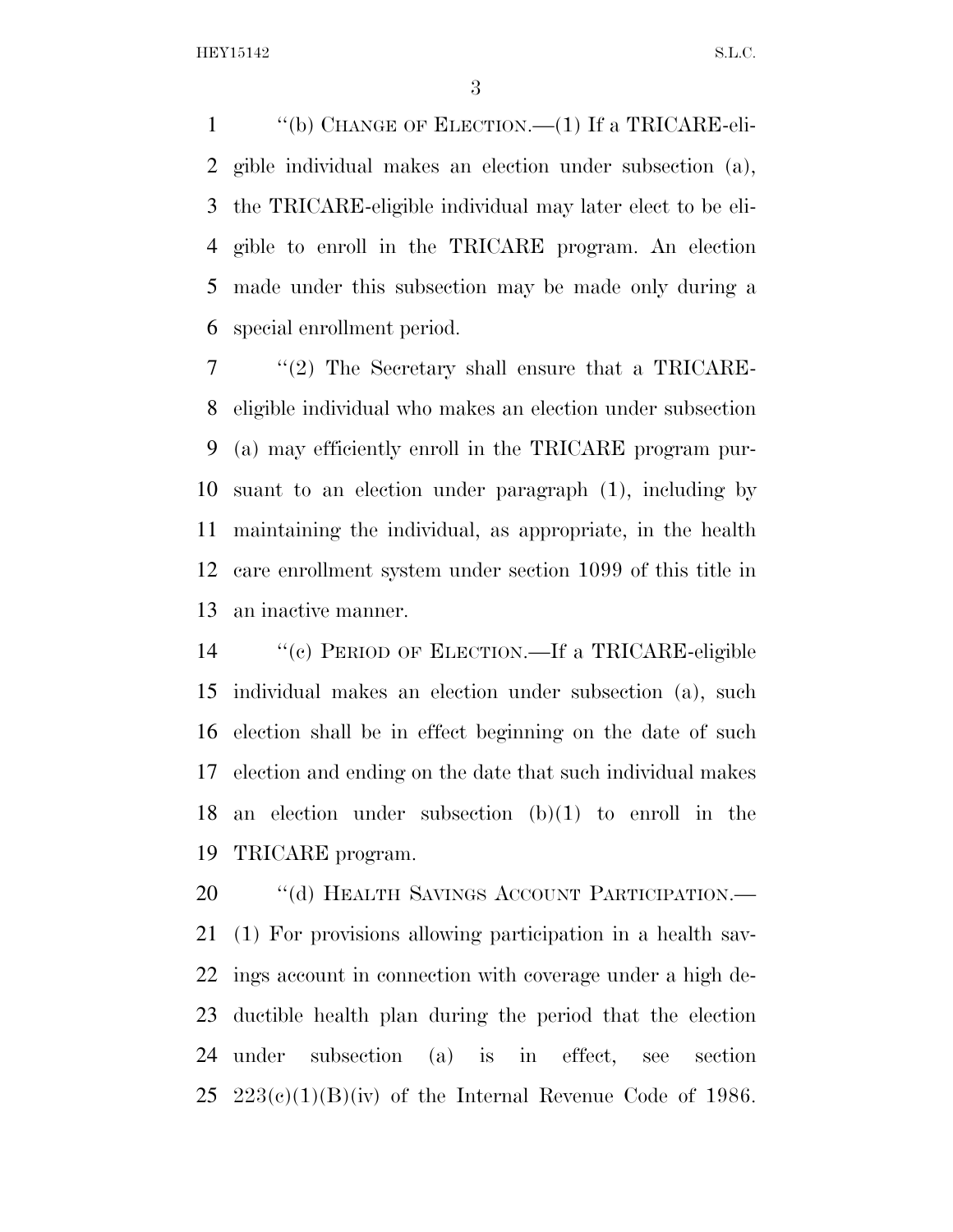HEY15142 S.L.C.

 ''(2) The Secretary shall submit to the Commissioner of Internal Revenue the name of, and any other informa- tion that the Commissioner may require with respect to, each TRICARE-eligible individual who makes an election under subsection (a) or (b), not later than 90 days after such election, for purposes of determining the eligibility of such TRICARE-eligble individual for a health savings account described in paragraph (1).

 ''(e) RECORDS.—The Secretary shall ensure that a TRICARE-eligible individual who makes an election under subsection (a) is maintained on the Defense Enrollment Eligibility Reporting System, or successor system, regard- less of whether the individual is eligible for the TRICARE program during the period of such election.

 ''(f) ANNUAL REPORT.—Not later than 60 days after the end of each fiscal year, the Secretary shall submit to the congressional defense committees a report on elections by TRICARE-eligible individuals under this section that includes the following:

 $\frac{1}{20}$  The number of TRICARE-eligible individ- uals, as of the date of the submittal of the report, who are ineligible to enroll in (and receive any bene- fits under) the TRICARE program pursuant to an election under subsection (a).